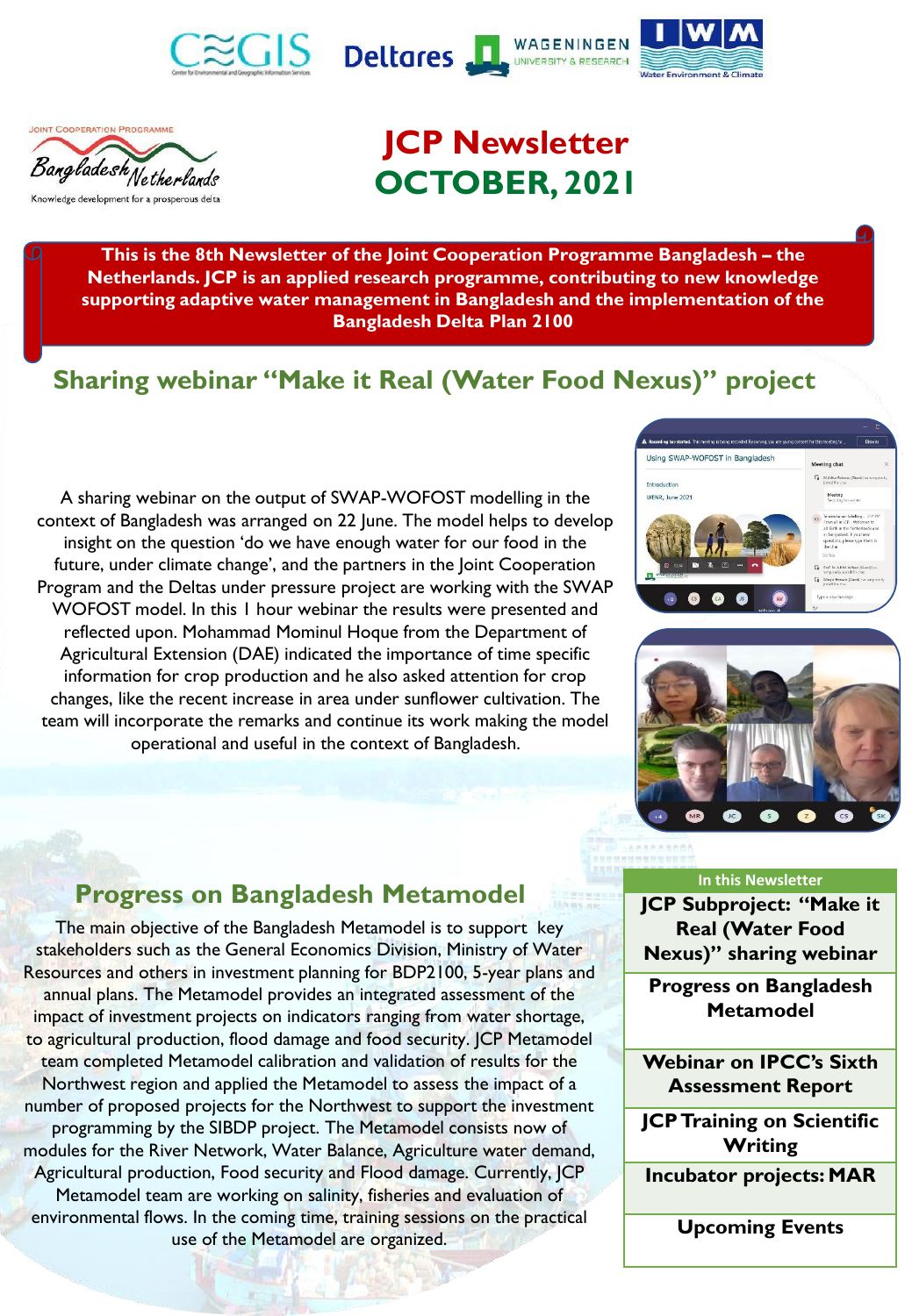This is the 8th Newsletter of the Joint Cooperation Programme Bangladesh - the Netherlands. JCP is an applied research programme, contributing to new knowledge supporting adaptive water management in Bangladesh and the implementation of the **Bangladesh Delta Plan 2100** 



#### **Webinar on IPCC's Sixth Assessment Report**

The Intergovernmental Panel on Climate Change (IPCC) was released its 6th Assessment Report (AR6) prepared by Working Group 1 on 9th August. On 11th August, 2021 ICCCAD, IUB, IPCC, BUET and JCP together arranged a webinar titled "Key findings of the Working Group I (WGI) contribution to the IPCC's Sixth Assessment Report (AR6)" with Dr. A.K.M Saiful Islam as the keynote speaker, Prof. Saleemul Huq as the moderator and Prof. Bart van den Hurk as the discussant.

Prof Islam gave a presentation on the "Key Findings of AR6 - WG I. He showed in his presentation that climate change is already affecting every inhabited region across the globe, with human influence contributing too many observed changes in weather and climate extremes. He also mentioned that multiple climatic impact-drivers are projected to change in all regions of the world. Following up on the key-note speaker, Prof Bart van den Hurk mentioned that the global population has to make a clear choice about climate change. He discussed that low lying delta regions are particularly exposed to sea level rise, variable discharge, and high population density. He indicated that climate and hydrological dynamics may become less predictable. He showed the atlas with data at IPCC side available.



In the discussion, the point was raised that climate variability in Bangladesh is already high. As IPCC indicated that variability may change, we need to establish if and how variability in Bangladesh is changing. Overall, the need to collect data at local level, was stressed, also as global models do not always cover all particular climate aspects in Bangladesh. Further, the need to translate climate change information to useful knowledge to local people e.g. regarding agriculture and water management, was discussed.

Follow up will include a discussion with the embassy in light of climate change capacity needs, reporting back in the local newspapers regarding the IPCC findings and further fact finding research to clarify variability and other climate aspects in Bangladesh.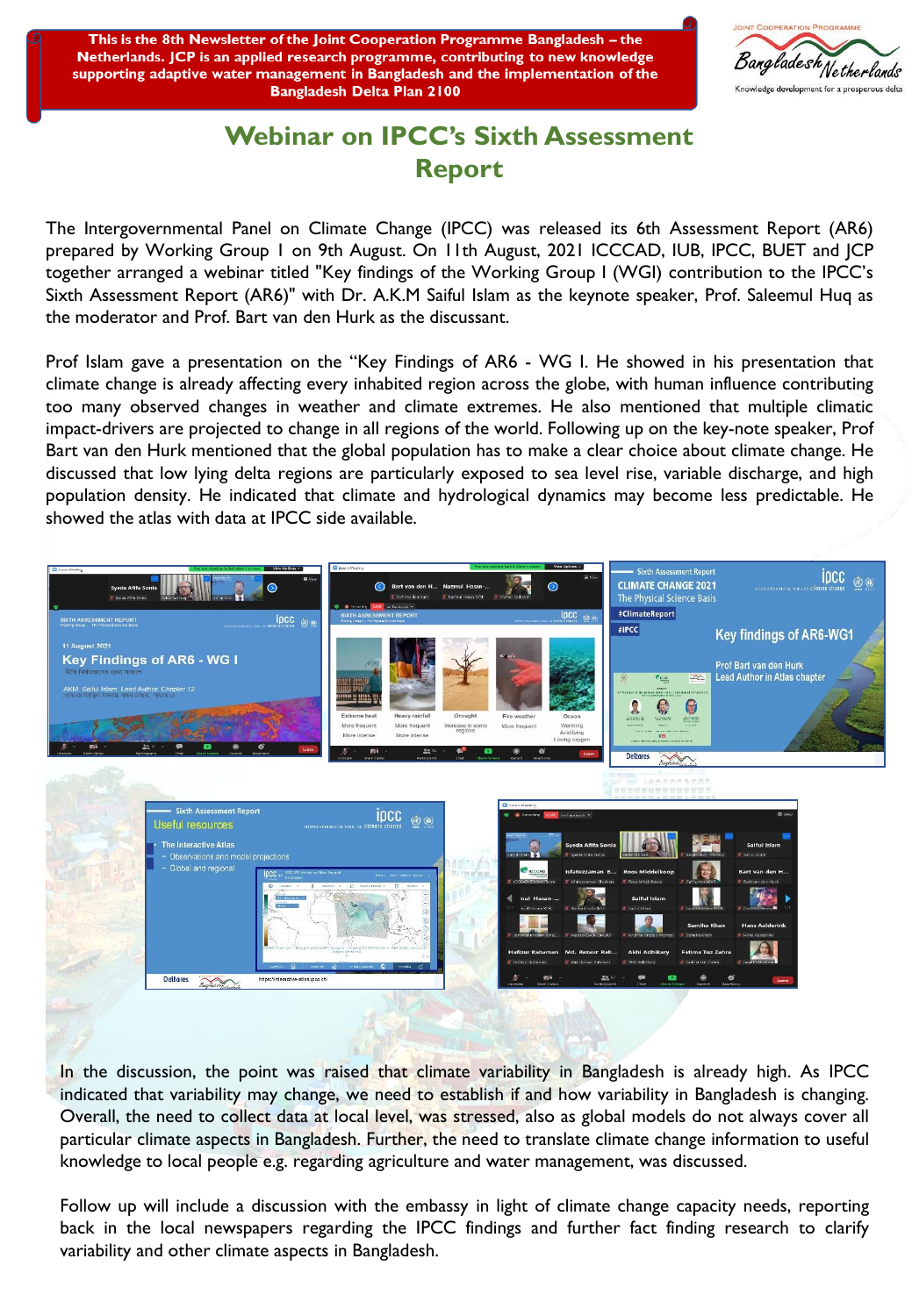This is the 8th Newsletter of the Joint Cooperation Programme Bangladesh – the Netherlands. JCP is an applied research programme, contributing to new knowledge supporting adaptive water management in Bangladesh and the implementation of the **Bangladesh Delta Plan 2100** 



#### **JCP Training on Scientific Writing**



JCP is currently organizing a training on "Scientific Writing". Goal of this training is to increase the skill of scientific writing and to achieve the goal trainers are systematically going through the process of how to write a journal article. This training is organized in 4 online sessions. The first 3 sessions of the training were already held on 8th and 12th luly and 13<sup>th</sup> October 2021, and 1 later session will be held in October/November of this year. Staff from CEGIS, IWM, WUR and Deltares participate in this training. This training was needed because members of JCP team would like to get more experience in writing scientific articles. Main output will be an outline of a journal article.

At 1<sup>st</sup> day of training Dr. Farhana Ahmed, CEGIS, gave a detail training on "Preparation of Paper: Procedures and Outline". She briefly described the process of paper writing, types of journal papers, and common mistakes in paper writing. And Nishchal Sardjoe, Deltares, gave a demonstration on Mendeley. Mendeley is a free reference manager. He gave a brief description about use of Mendeley and how to use it.

On the 2nd day of the training Dr. Frederiek Sperna Weiland, Deltares, gave a lecture on "Writing an introduction of a scientific paper" . In his lecture she described the components of an introduction, steps in writing an introduction, and tips and tricks while writing an introduction. Then Catharien Terwisscha van Scheltinga, WUR gave a lecture on the preparation of the abstract. Using an example, she briefly described how an abstract in a scientific journal is written. Around 25 to 30 staff members are following up each session with group work (6 groups) to elaborate the outline, and preferably a full, journal article